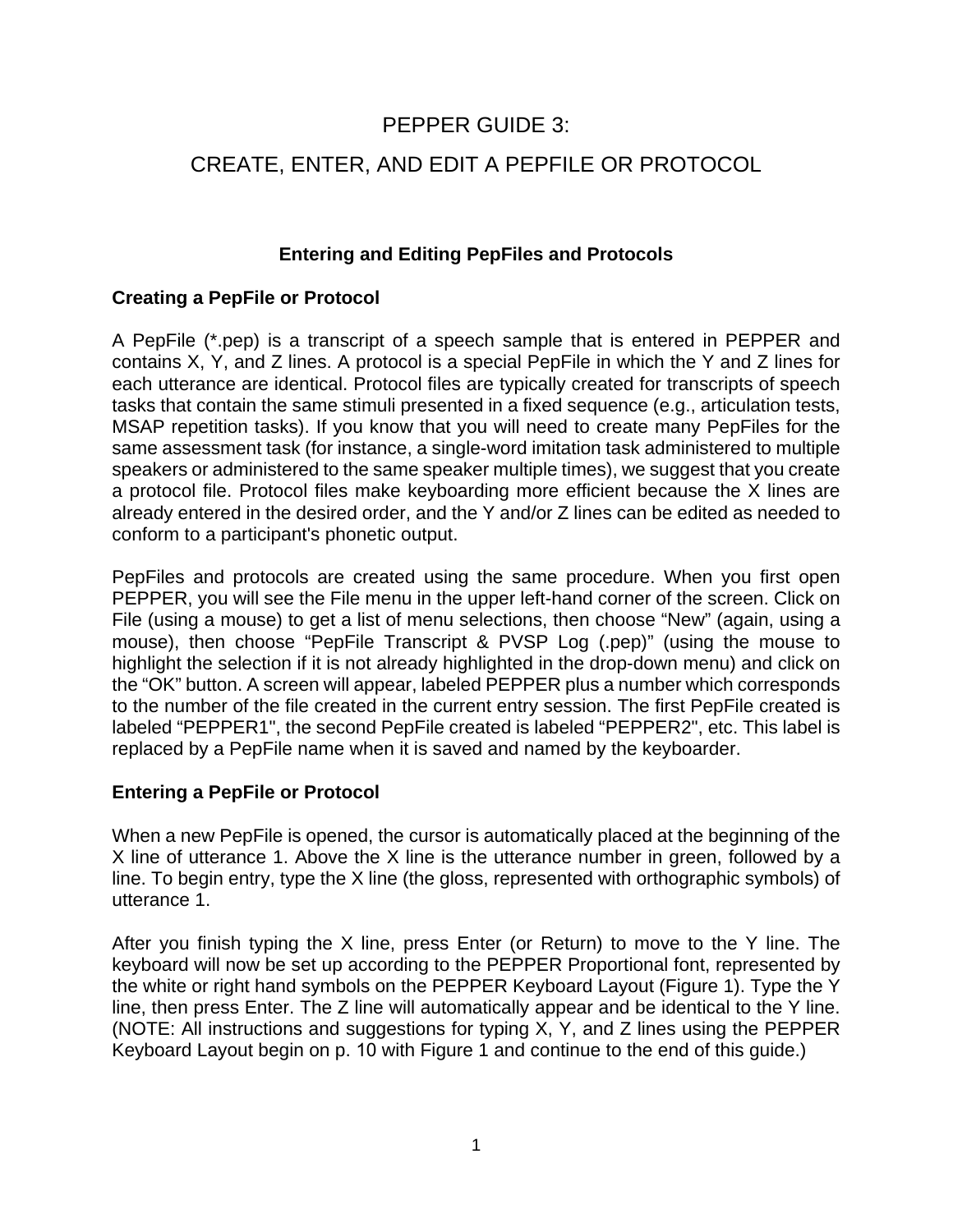If you are entering a protocol, you won't make any changes to the Z line. You simply press Enter to continue to the next utterance. If you are entering a PepFile from a speech sample that has been transcribed and the Z line transcription differs from the Y line (the intended form), edit the Z line as necessary, then press Enter to go to the next utterance. (The Y line may also require editing, especially if using PEPPER's "Automatically Fill Y Line" feature; see below.) Notice that on the screen the X line appears in black type, the Y line in blue type, and the Z line in red type. After pressing Enter in the Z line, the next utterance number, followed by a line, appears, and the cursor is placed at the beginning of the X line for the next utterance.

For longer utterances that will not fit on one line on the screen or printout, it is not necessary to hit Return or Enter when the end of the line is reached. Continue to type and the program wraps around the text as necessary. This applies to X, Y, and Z lines. The program is also set up to automatically scroll down as the bottom of the screen is reached while typing.

As mentioned earlier, a special optional feature available in the Edit menu automatically fills in the Y line based on the gloss entered in the X line. The program uses the most common transcription, the previous transcription (if the word occurred previously within the same PepFile), or spelling to fill in the Y line. This feature may be a time saver with some transcripts (if speech is normal) but not with others (if speech is delayed or unusual). Sometimes editing an automatically-filled Y line takes more time than entering the Y line manually. Your preference and skill dictate the use or nonuse of this feature during keyboarding. The feature is turned on and off by clicking on the Edit menu and selecting "Automatically Fill Y Line." A checkmark in front of this selection indicates that the feature is activated. The feature can be activated and deactivated any time during entry.

Another optional feature in the Edit menu allows for characters in the X, Y, and Z lines to be visually aligned on the screen (and printout), or, for a more compact look, not aligned, based on keyboarder preference. To activate or deactivate this feature, click on the Edit menu and select "Align XYZ." A checkmark in front of this selection indicates that the feature is activated.

## **Error Checking a PepFile or Protocol**

The keyboarder should be familiar with the rules governing the formatting of X, Y, and Z lines and the use of symbols and diacritics (see [PEPPER Guide 2](https://phonology.waisman.wisc.edu/wp-content/uploads/sites/532/2019/07/PEPPER-Guide-2.pdf)). Some symbols (angle brackets, square brackets, parentheses, punctuation marks) are not allowed in the Y and Z lines. Other symbols, like the glottal stop ( $\gamma$ ), the synchronic tie ( $\widehat{\phantom{a}}$ ), and the underbar  $($ ), should never be entered in the Y line. Finally, diacritic symbols that are always considered clinical distortion errors (e.g., dentalized () or lateralized () fricatives, derhotacized  $/r /$ ) should be entered in the Z line only.

Some error checking in PEPPER is done "on line." This means that the program is checking your entry as you're entering. When a likely error is identified, such as a segment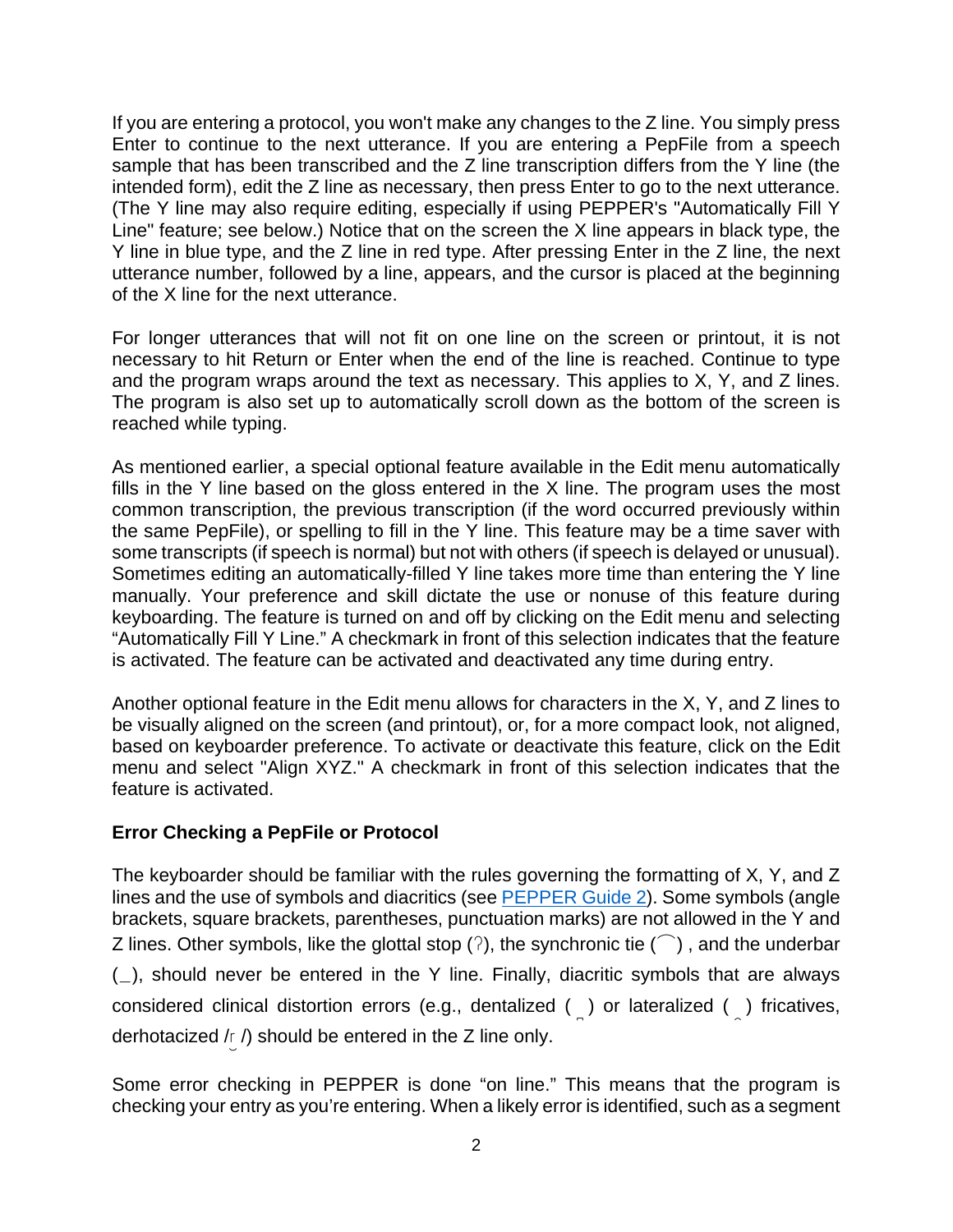correspondence mismatch between the Y and Z lines, an error message will come up on the screen indicating the nature of the error, and you will be required to correct it before you can move on to the next utterance.

If a diacritic symbol is used to modify a main phonetic symbol in the Y line, a diacritic from the same set of symbols (e.g., nasal symbols, stop release symbols) must be used to modify the corresponding phonetic symbol in the Z line. If the main symbol and the diacritic symbol are the same in both the Y and Z lines, there is a Y-Z "match" and therefore no speech error. If the main symbol is the same in the Y and Z lines and the diacritic symbols are different but from the same set of symbols, there is a Y-Z "mismatch" and therefore a distortion error. When the main phonetic symbol is the same (i.e., there is not a substitution or deletion of the sound), an error message will be displayed if there is a diacritic symbol in the Y line but no diacritic symbol in the Z line, or if the diacritic symbol in the Z line differs from the corresponding diacritic symbol in the Y line and is from a different diacritic set.

**CAUTION:** PEPPER does not catch all "illegal" (not conforming to PEPPER formatting or transcription guidelines) situations that may be encountered during entry. In particular, PEPPER accepts certain combinations of diacritics and phonemes that make no sense. Therefore, the keyboarder must be alert to possible errors in the transcript and consult with the transcriber if necessary.

# **Editing a PepFile or Protocol**

Editing can be done any time during the entry process by using the mouse and/or other special keys described in Figure 1. Use the mouse, the scroll bar, and arrow keys to move around in the PepFile; use the backspace and delete keys to delete characters; use the home or end key to move to the start or end of a line, respectively. Use Ctrl with the arrow keys to move horizontally word-by-word or vertically utterance-by-utterance.

Use "Go To…" on the Edit menu to move directly to a particular utterance number. Use the other six commands on the Edit menu to find or to find and replace text in the X, Y, or Z line.

PEPPER provides a dictionary of possible alternative transcriptions for a particular word. If you want to edit a word in the Y line (which may be the case if you're using the "Fill Y Line" feature), one option is to place the cursor on that word using the mouse and the left mouse button, and then press the right mouse button to display a list of alternative transcriptions of the word. Using the mouse and the left mouse button, the desired transcription of the word can be selected from the list, and the existing transcription of the word in the Y line will be replaced with the selected alternative. This feature may or may not be a time saver, depending on the degree to which a word must be edited. Another potentially quicker option is to delete, replace, and/or add characters as needed rather than to scan and select a particular alternative transcription of a word from a long list.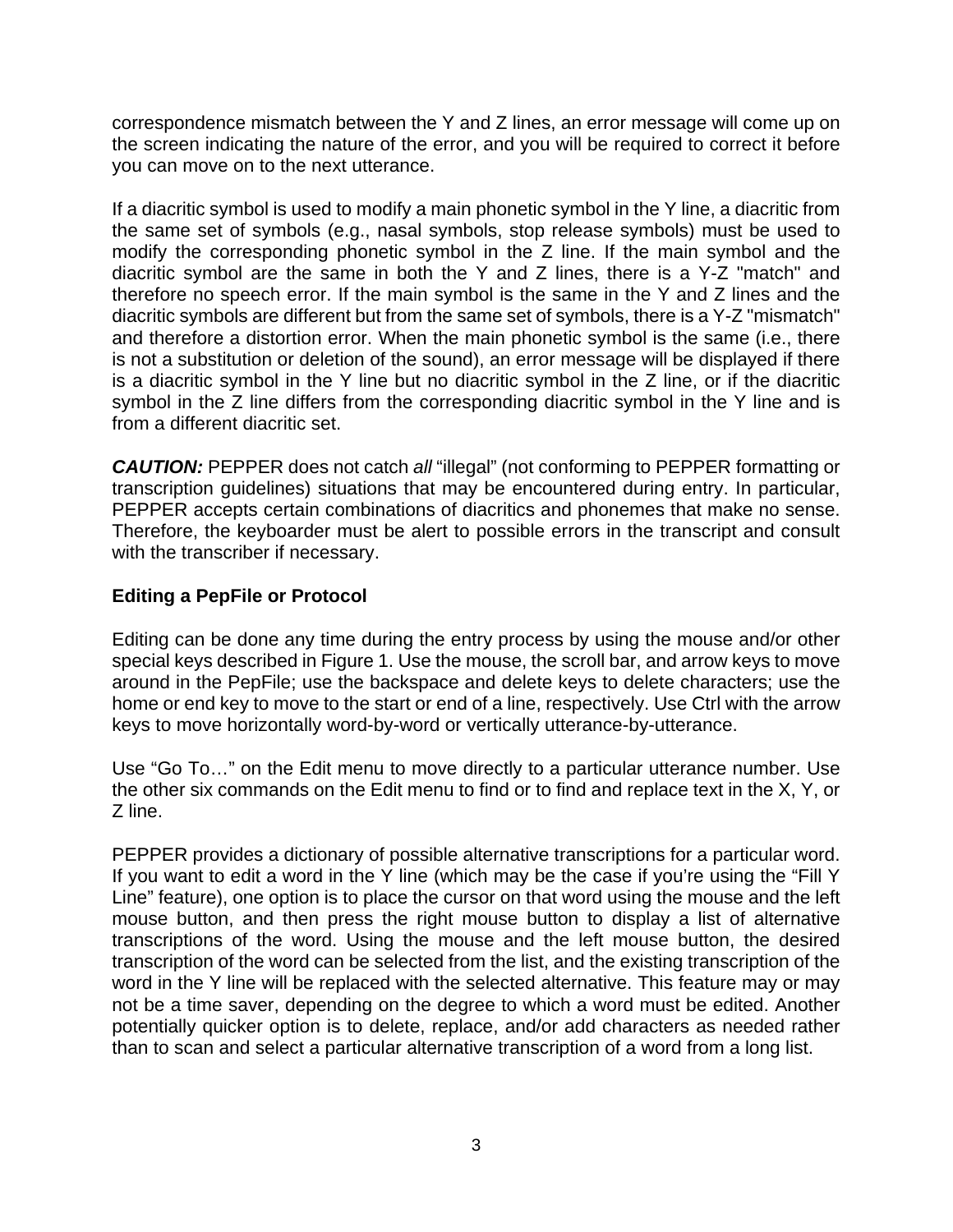Whole utterances can be easily deleted and inserted. To delete an utterance, position the cursor anywhere in the X, Y, or Z line of the utterance, go to the Edit menu, and select "Delete Utterance." The utterance will be deleted, and the remaining utterances will automatically be renumbered. To insert an utterance, position the cursor anywhere in the X, Y or Z line of the utterance following the place where the new utterance is to be inserted, go to the Edit menu, and select "Insert Utterance." The new utterance will appear, and the cursor will appear at the beginning of the X line of the new, inserted utterance. You can then enter the X, Y, and Z lines as you would for any other utterance. As with "Delete Utterance," other utterances within the PepFile will automatically be renumbered when an utterance is inserted.

## **Saving a New PepFile or Protocol**

A PepFile or protocol can be saved at any time during entry. Go to the File menu and choose "Save." The first time you save, a screen will appear wherein you can select the location to store the PepFile, name the PepFile or protocol, and select the type of file (indicated by an extension--in this case \*.pep). Then click on the "Save" button. (Tip: We find it useful and efficient to save protocol files in their own separate location/folder.) The Save screen will disappear, and the specified PepFile name will replace the "PEPPER#" label in the upper left-hand corner of the screen. It is a good idea to save several times while entering a transcript, especially if it's a long one, to lessen the chances of losing large amounts of entered, unsaved information if the program unexpectedly shuts down. Once you've done an initial save wherein you've named the PepFile or protocol, subsequent saves will not bring up the initial Save screen described earlier. If you enter or edit utterances and do not save before attempting to close a PepFile or exit PEPPER, the program will prompt you with a message asking if you wish to save the PepFile or save the changes made to the PepFile since your last save.

*Note: If you are saving a new PepFile that has been created from an existing protocol, use "Save As..." rather than "Save," or your protocol file will be replaced with the new edited PepFile.* See **Using a Protocol to Create New PepFiles** below. As a safeguard to prevent inadvertently replacing a protocol file, PEPPER will display the "Save As" screen when you select "Save" (or type Ctrl+S), and you will be prompted to save the new PepFile using a different name.

#### **Tips for Naming a PepFile or Protocol**

It is useful to develop a system for naming PepFiles and protocols. Note that Microsoft Windows rules and restrictions for file naming apply to PepFile names. Consider the following:

 A simple numbering system can be used if entering more than one speech sample for the same participant (e.g., 'JW1,' 'JW2,' 'JW3,' etc.) to easily identify each sample by its PepFile name.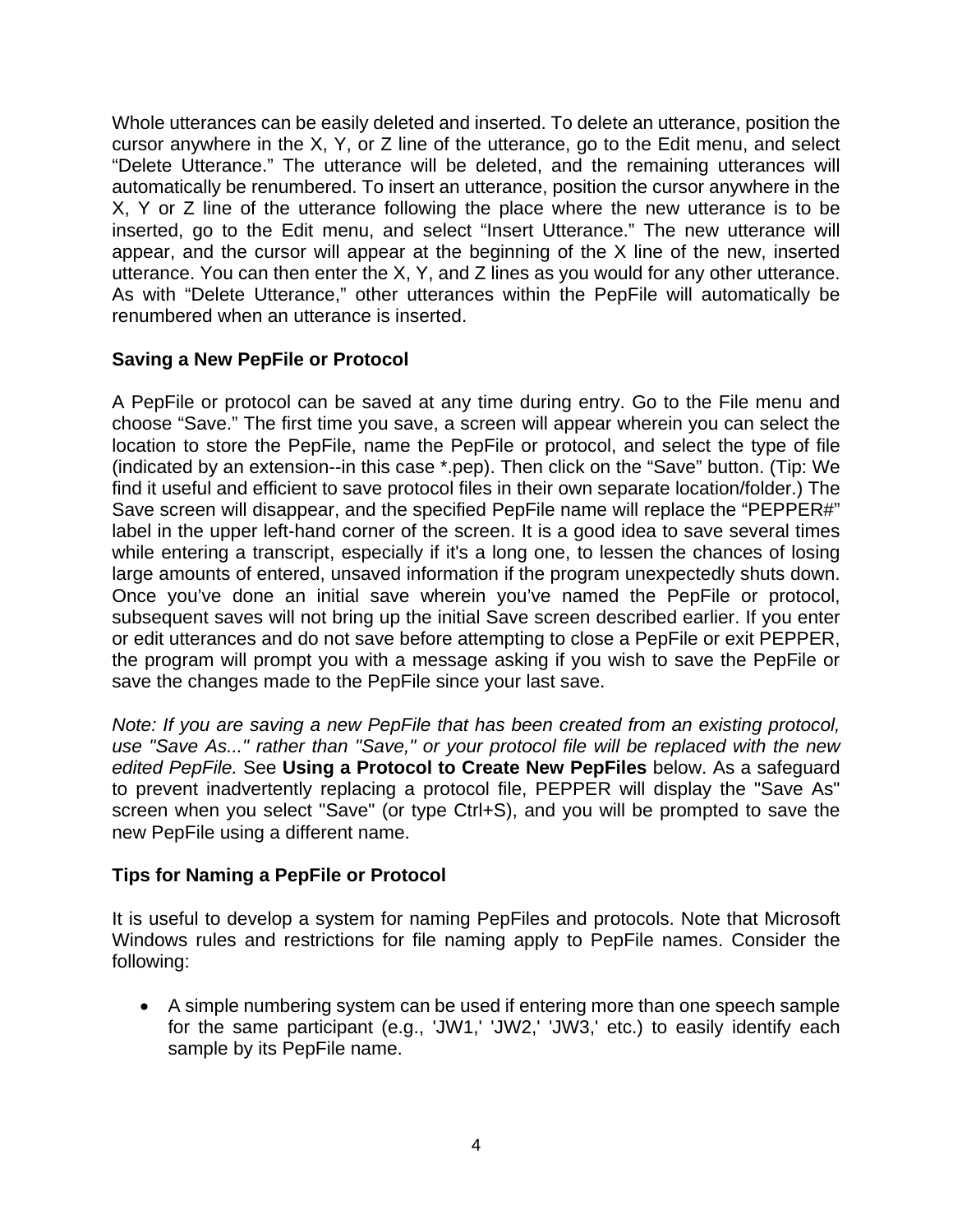- A coding scheme can be developed and incorporated into PepFile names for different types of speech samples (conversational samples, articulation tests, etc.), such as 'JW-CS1,' 'JW-AT1,' 'JW-AT2,' etc.
- A unique PepFile naming scheme can be used for protocol files, using a system that identifies them by speech task and/or identifies them as protocols rather than other types of PepFiles. (We have found that storing the protocol files in a separate folder labeled "Protocols" adequately addresses this issue.)

NOTE: Incorporating identifying, personal, or sensitive participant information into a PepFile name is NOT recommended.

## **PepFile Naming Requirements for MSAP Sources**

The Madison Speech Assessment Protocol ([MSAP\)](https://phonology.waisman.wisc.edu/procedures-and-stimuli-for-speech-measures/) includes speech tasks that are administered and audio and/or video recorded during an assessment session, and later glossed (if needed), phonetically transcribed, coded for prosody-voice (the conversational sample only), and/or acoustically analyzed. The resultant perceptual and acoustic data are used to assess a participant's segmental and suprasegmental speech output and to assign a speech classification [\(Speech Disorders Classification System \[SDCS\]\)](https://phonology.waisman.wisc.edu/). Each MSAP speech task, also called a *source* in PEPPER, may contribute to one or more PEPPER outputs (profiles, reports, analyses, indices). PEPPER identifies each source based on its PepFile name. Therefore, it is necessary to follow specific naming conventions for MSAP tasks, especially if acoustic analyses will be performed.

The following table provides the PepFile naming conventions for the MSAP tasks that are entered and saved as PepFiles in PEPPER. The bolded portion of the PepFile name examples in the rightmost column represents how and where the string of characters must be present in the PepFile name, because PEPPER identifies the source based on that string. The characters can be upper or lower case. Any characters preceding or following the required string are for illustrative purposes only and can be modified as needed, with the guidelines from the previous section kept in mind. As some of the examples in the table demonstrate, characters following the required character string begin with an underbar  $($   $)$ .

| Task/Source                   | Abbreviation    | <b>Required Characters</b> | Pepfile Name     |
|-------------------------------|-----------------|----------------------------|------------------|
|                               |                 |                            | Example          |
| <b>Conversational Sample</b>  | <b>CS</b>       | $-c#$ (where the $# can$   | $abc2-c1.pep$    |
|                               |                 | be 1, 2, 3, etc.)          |                  |
| Goldman-Fristoe Test of   AT  |                 | -GF                        | $1234 - gf.$ pep |
| Articulation-2 (Goldman &     |                 |                            |                  |
| Fristoe, 2000)                |                 |                            |                  |
| <b>Lexical Stress Task</b>    | <b>LST</b>      | -LST                       | smile-LST_jd.pep |
| <b>Challenging Words Task</b> | <b>CWT</b>      | -CWT                       | Spch-CWT.pep     |
| <b>Vowel Task 1</b>           | VT <sub>1</sub> | $-VT1$                     | R2D2-vt1.pep     |
| Vowel Task 2                  | VT2             | $-VT2$                     | HB2U-VT2.pep     |
| Vowel Task 3                  | VT3             | $-VT3$                     | ElPre-VT3 1.pep  |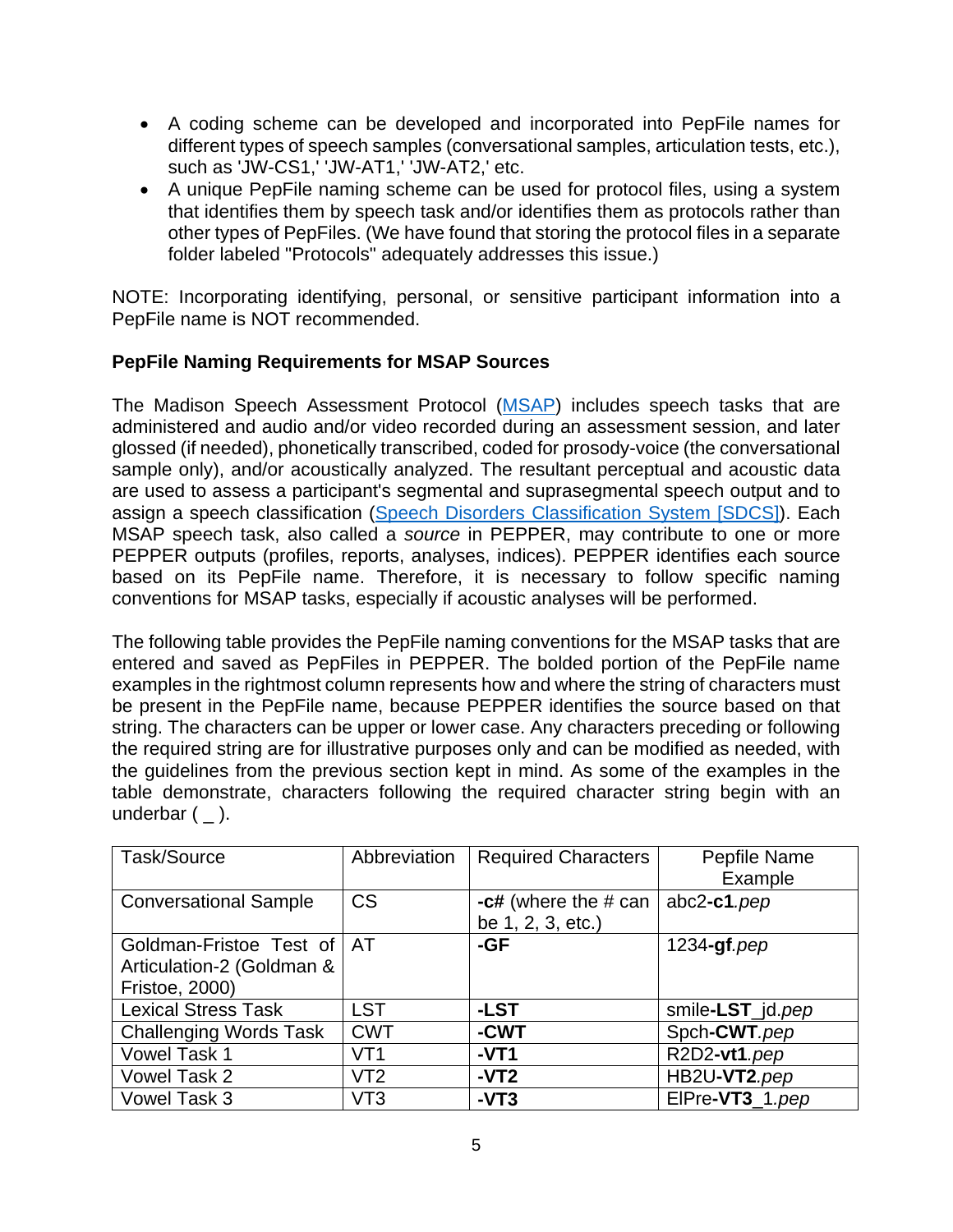| <b>Syllable Repetition Task</b> | <b>SRT</b>       | -SRT  | 2good-SRT.pep     |
|---------------------------------|------------------|-------|-------------------|
| Nonword Repetition Task         | <b>NRT</b>       | -NRT  | CDTC-NRT.pep      |
| (Dollaghan & Campbell,          |                  |       |                   |
| 1998)                           |                  |       |                   |
| <b>Emphatic Stress Task</b>     | <b>EST</b>       | -EST  | Bob-EST.pep       |
| Rhotics and Sibilants           | <b>RST</b>       | -RST  | RandS-RST_glp.pep |
| Task                            |                  |       |                   |
| Multisyllabic Words Task        | MWT1             | -MWT1 | child-MWT1.pep    |
| 1 (Catts, 1986)                 |                  |       |                   |
| Multisyllabic Words Task        | MWT <sub>2</sub> | -MWT2 | Adult-MWT2.pep    |
| 2 (Catts, 1986)                 |                  |       |                   |
| Speech Phrases Task             | <b>SPT</b>       | -SPT  | 100KID-SPT_2a.pep |
| (Catts, 1986)                   |                  |       |                   |
| <b>Diadochokinesis Task</b>     | <b>DDK</b>       | -DDK  | pataka-ddk.pep    |
| <b>Sustained Vowel Task</b>     | <b>SVT</b>       | -SVT  | aaaa-SVT.pep      |
| Sustained Consonant             | <b>SCT</b>       | -SCT  | FFFF-SCT.pep      |
| Task                            |                  |       |                   |

## **Printing a PepFile or Protocol**

The method used to print PepFiles and protocols is similar to that used in other Windows programs. Under the File menu, the "Print..." selection allows you to print the PepFile or protocol with the option of printing the whole document (selection "All") or a page or range of pages (selection "Pages"). Note that if you wish to print one page only, specify that page number in both the "From" and "To" fields in the "Print" window. These fields should also be filled in if you wish to specify a range of pages. The number of copies you wish to print can also be specified. Click on the "OK" button to print once you're satisfied with the printing conditions.

Choosing "Print Preview" on the File menu allows you to see a whole page of a transcript as it will appear on your printout. You can zoom in or out as necessary, and you can print from this screen as well by clicking on the corresponding buttons that appear across the top of the screen. Choosing "Print Setup..." on the File menu allows you to specify a printer and the size and orientation (Portrait or Landscape) of your paper (Portrait orientation is preferable).

If a color printer is used, colors as they appear on the screen appear on the printout. Otherwise, all type appears black on the printout. A heading across the top of each printed page includes the PepFile or protocol name, the date the PepFile was modified, the date the PepFile was printed, and finally the page number in the upper right hand corner.

#### **Closing a PepFile or Protocol**

To exit a PepFile or protocol, bring up the File menu and select "Close" or click on the "X" (gray "close" button) in the upper right hand corner of the PepFile screen. (Remember, if you've forgotten to save the file or any changes made to it since your last save, you'll get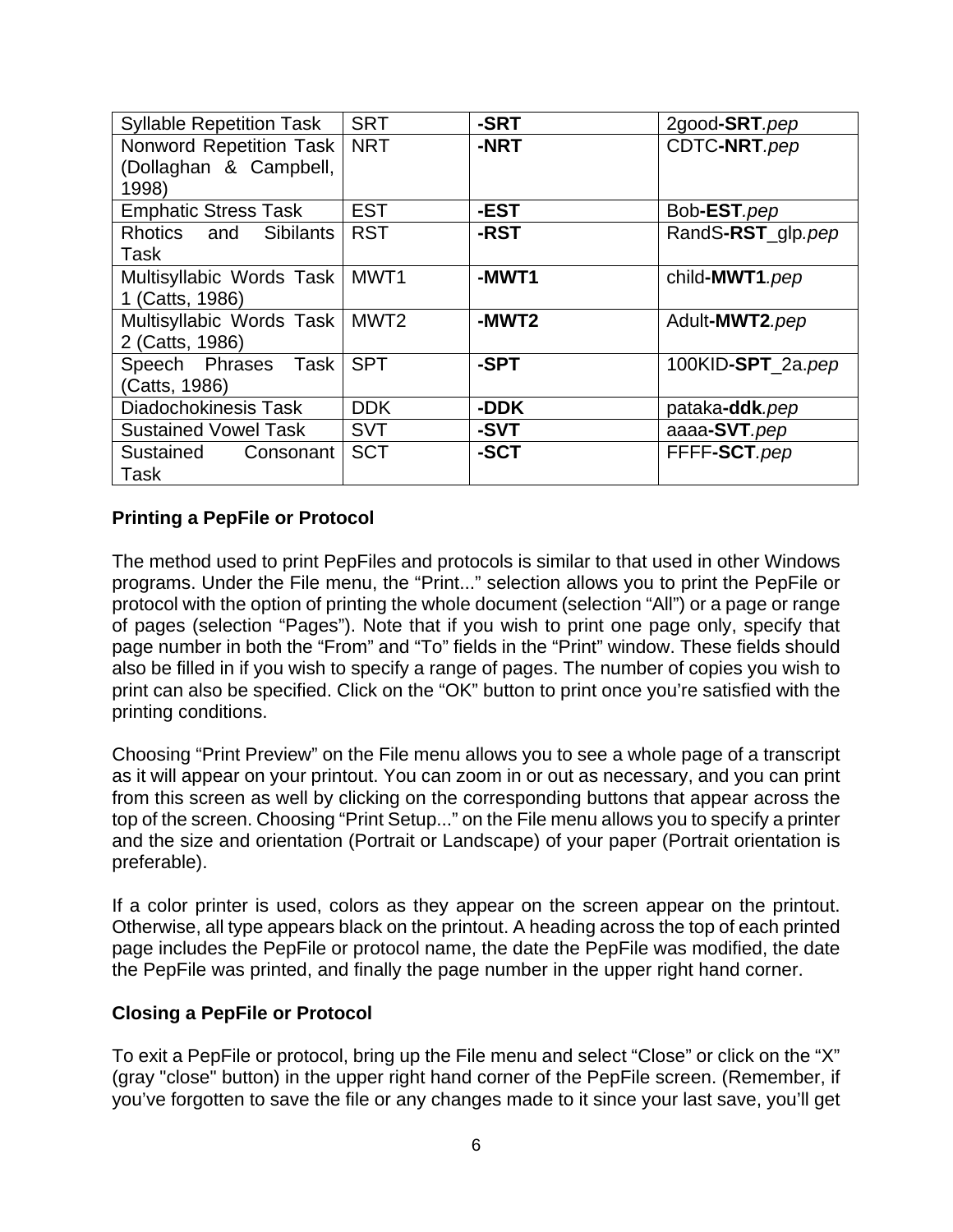a prompt to save before PEPPER closes the file.) Closing a file will bring up a blank gray screen from which you can create a new file, open an existing file, or exit the PEPPER program. Choosing "Exit" in the File menu or clicking on the red "X" in the upper right hand corner of the program screen closes any open file(s), prompts you to save if you haven't already done so, and then closes the PEPPER program.

## **Opening an Existing PepFile or Protocol**

To open a previously created PepFile or protocol in PEPPER, go to the File menu and select "Open." A screen appears wherein you can choose the location of the already created PepFile or protocol, the PepFile or protocol name, and the file type (\*.pep). After choosing a directory and/or subdirectory, an alphabetical list of all the files of the specified type in that (sub)directory appears. To open the desired PepFile or protocol from the list, click twice on it with the left mouse button, click once on it with the left mouse button (which will bring up the name in the File Name field) and click the "Open" button that appears on the screen, or manually type the file name in the File Name field and click on the "Open" button.

When you click on the File menu within a PEPPER session, a list of the four (or fewer) most recently accessed PepFiles appears above "Exit." If you wish to open one of the PepFiles listed, use the left mouse button to single-click on the file name, and it will come up on the screen.

After opening a previously created PepFile or protocol using one of the methods described above, you can view or edit its contents. See special instructions next for updating/editing protocols and using protocols to create new PepFiles.

#### **Using a Protocol to Create New PepFiles**

To use a protocol file to create a new PepFile, open the protocol file and edit the Z lines and corresponding Y lines so that they match the transcript you are entering. Once all changes have been made, choose "Save As..." from the File menu and save the PepFile under a new name (and location if applicable). The original protocol file will remain unchanged, and the new PepFile will be created and saved.

#### **Editing or Updating a Previously Created Protocol**

To make changes to a protocol file, open it and edit it as needed. PEPPER will identify the file as being a protocol and, to safeguard against your inadvertently overwriting the protocol with an individual speaker's results, will direct you to the "Save As" screen even if you choose "Save" or type Ctrl+S. Therefore, to change or update a protocol file, you must specify the same name it had before in the File name field in the "Save As" window, and then click "Yes" when asked to confirm that you want to replace it.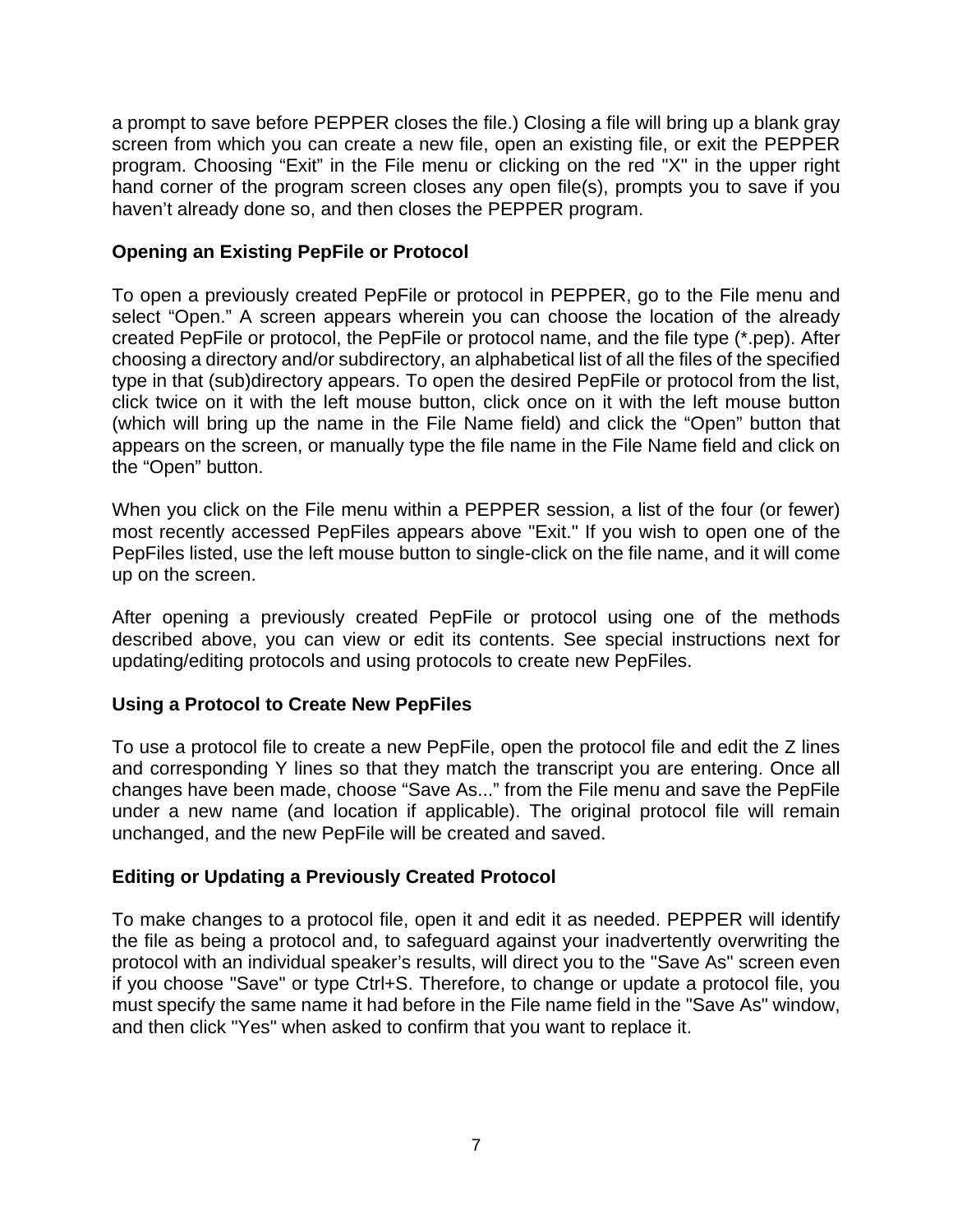# **Exiting the PEPPER Program**

To exit the PEPPER program, choose "Exit" in the File menu, or use the left mouse button to click on the "X" (close button) that appears in the upper right hand corner of the program screen.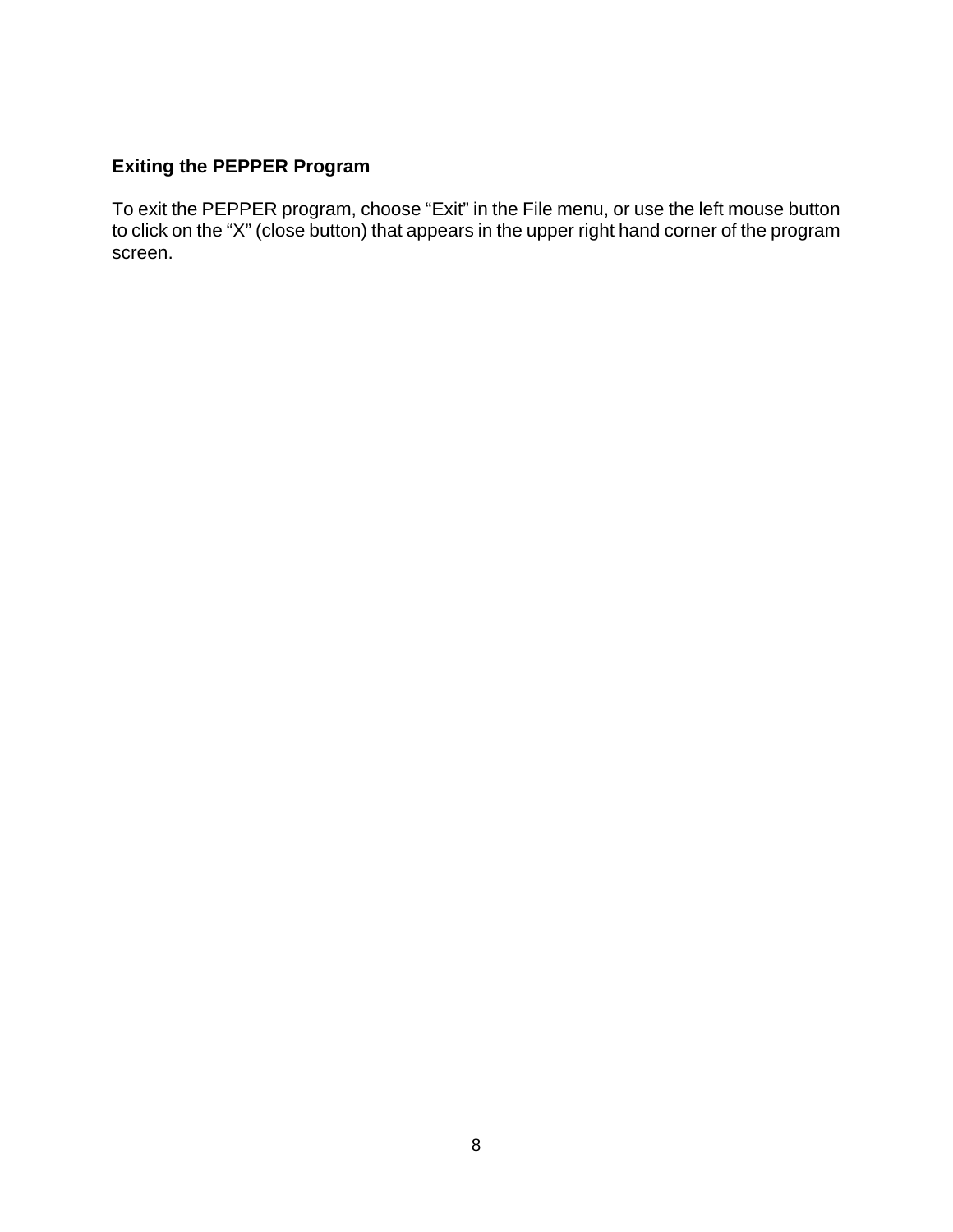#### **References**

- Catts, H. (1986). Speech production/phonological deficits in reading disordered children. *Journal of Learning Disabilities, 19,* 574-588.
- Dollaghan, C., & Campbell, T.F. (1998). Nonword repetition and child language impairment. *Journal of Speech, Language, and Hearing Research, 41*, 1136-1146.
- Goldman, R., & Fristoe, M. (2000). *Goldman Fristoe Test of Articulation* (2nd ed.). Circle Pines, MN: AGS.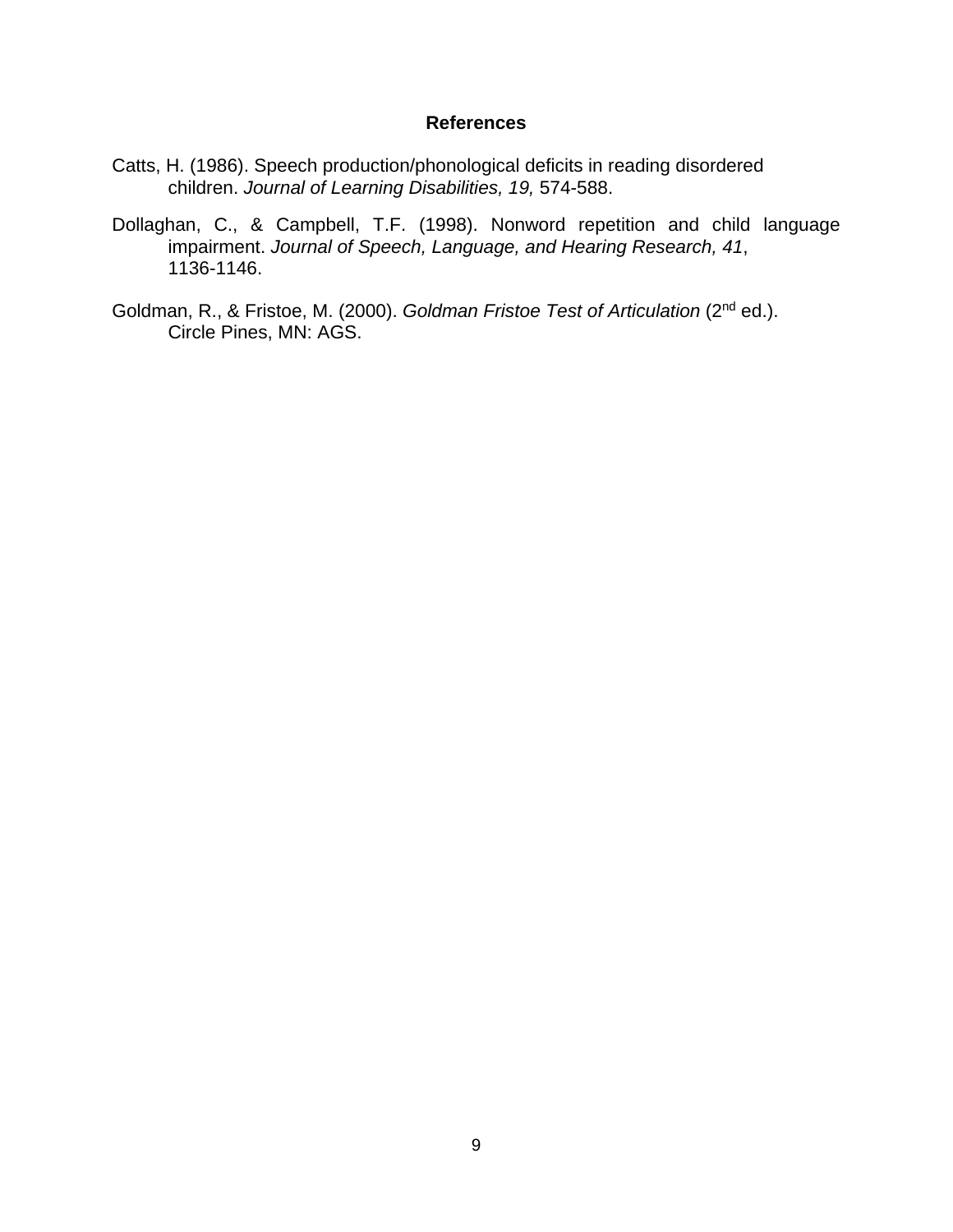## **The PEPPER Keyboard Layout**

| $\sim$        | $\mathcal{S}$ |              | $\sim$<br>$\circ$           | @              | ົ<br>$\circ$              | $\#$         | n<br>$\circ$             | $\frac{1}{2}$  | $\mathbf{c}$<br>$\circ$ | %            | $\mathbf{c}$<br>$\circ$ | $\Lambda$    | $\overset{\mathsf{u}}{\circ}$      | 8 <sub>l</sub> | $\mathsf{m}$<br>$\circ$ | $\ast$       | ×<br>$\circ$              |              | $o^h$                       | $\mathcal{L}$          | $o^{\pi}$                      | $\overline{\phantom{0}}$ | $\circ$                 | $+$ | $\frown$                |
|---------------|---------------|--------------|-----------------------------|----------------|---------------------------|--------------|--------------------------|----------------|-------------------------|--------------|-------------------------|--------------|------------------------------------|----------------|-------------------------|--------------|---------------------------|--------------|-----------------------------|------------------------|--------------------------------|--------------------------|-------------------------|-----|-------------------------|
| $\mathcal{N}$ | D             | $\mathbf{1}$ | $\Theta$                    | $\overline{2}$ | $\varepsilon$             | $\mathbf{3}$ | e                        | $\overline{4}$ | $\Lambda$               | 5            | e,                      | 6            | $\mathfrak{S}$                     | $\overline{7}$ | U                       | 8            | $\bf{I}$                  | 9            | C                           | $\overline{0}$         | a                              | $\overline{\phantom{a}}$ | $\qquad \qquad \qquad$  | $=$ | λ                       |
|               |               | Q            | <b>O:</b>                   | W              | $O_{\geq}$                | E            | $O+$                     | $\mathsf{R}$   | O <sub>1</sub>          | T            | $O+$                    | Y            | O <sub>f</sub>                     | $\sf U$        | $O\rightarrow$          | $\mathbf{I}$ | $\circ$<br>$\blacksquare$ | $\mathsf{O}$ | $\frac{0}{\mathsf{J}}$      | $\mathsf{P}$           | $\frac{0}{2}$                  |                          | $\int_{\mathbf{L}}$     |     | $\frac{0}{\sim}$        |
|               |               | q            | æ                           | W              | W                         | e            | a                        | $\mathsf{r}$   | r.                      | t            | $\mathsf{t}$            | $\mathsf{V}$ | $\sf J$                            | u              | u                       | i            | $\mathbf{i}$              | $\mathbf{O}$ | $\circ$                     | p                      | p                              |                          | $\overline{\mathbf{v}}$ |     | $\overline{\mathrm{I}}$ |
|               |               | $\mathsf{A}$ | $\overline{0}$              | $\mathsf S$    | $\circ$<br>$\blacksquare$ | D            | $\circ$<br>$\rightarrow$ | F              | $\mathsf{o}$<br>$\perp$ | G            | $\frac{0}{r}$           | H            | $\frac{0}{5}$                      | J              | $\frac{0}{2}$           | К            | $\overline{0}$            | L            | $\mathsf{o}$<br>$\mathbf v$ | $\ddot{\phantom{a}}$ . | $\rm ^o$                       | $\mathbf{H}$             | $\circ$<br>$\bullet$    |     | ا ⊙ا                    |
|               |               | a            | ŋ                           | S.             | S                         | $\mathsf{d}$ | d                        | f              | f                       | g            | g                       | h            | h                                  |                | क्                      | $\mathsf k$  | k                         |              |                             | $\ddot{ }$             | ð                              | $\mathbf{L}$             | θ                       |     | $\ast$                  |
|               |               | Z            | $\circ$<br>$\bullet\bullet$ | $\mathsf{X}$   | $\frac{0}{x}$             | $\mathsf{C}$ | $\alpha$                 | $\sf V$        | $\ddot{\circ}$          | B            | $\mathbf{1}$<br>$\circ$ | N            | $\overline{\mathbf{a}}$<br>$\circ$ | M              | $\overline{0}$          | $\prec$      | $\langle$ on              | $\geq$       | $\rangle$ off               | $\overline{?}$         | $\mathsf{o}$<br>$\blacksquare$ |                          |                         |     |                         |
|               |               | z            | Z                           | X              | $\overline{3}$            | $\mathsf{C}$ |                          | $\mathsf{V}$   | ۷                       | $\mathsf{b}$ | b                       | n            | n                                  | m              | m                       | $\prime$     | $\mathbf{r}$              | $\bullet$    | tſ                          | $\sqrt{2}$             | $\prime$                       |                          |                         |     |                         |

#### **Figure 1. The PEPPER keyboard layout.**

Each key is divided into two areas. The symbols in the gray shaded areas are the labels on your keyboard (the upper symbol is the shifted key). These symbols (with some exceptions--see the next section) are typed in the X line; the shifted key is used to type capital letters, angle brackets, parentheses, question marks, and asterisks. (Note: The circle symbol (shift + \ key) in the white area can be typed in the X line.)

The characters in the white corresponding areas are the locations of the PEPPER font symbols typed in the Y and Z lines. Where possible, the main PEPPER font symbols are arranged to correspond to English orthographic symbols. Most of the vowel and consonant orthographic symbols without English orthographic equivalents are located in the top and bottom rows, respectively. Diacritic symbols, seen in the upper white areas of the keyboard, are typed using the shifted keys. NOTE: The **o** character in the white upper area is used as a placeholder to show the position of each diacritic symbol relative to the main symbol. When the diacritic is typed, the **o** does not appear.

Your keyboard may be laid out slightly differently than the keyboard shown above. Regardless of a character's location on your keyboard, the PEPPER font symbol displays and prints in the Y or Z line when you type the corresponding character shown in gray. Some keyboard variations are as follows: (1) the left-most key in the first row  $(\sim)$  appears to the right of the third row, and (2) the right-most key in the third row (|\) appears to the right of the first or second row or to the left or right of the fourth row.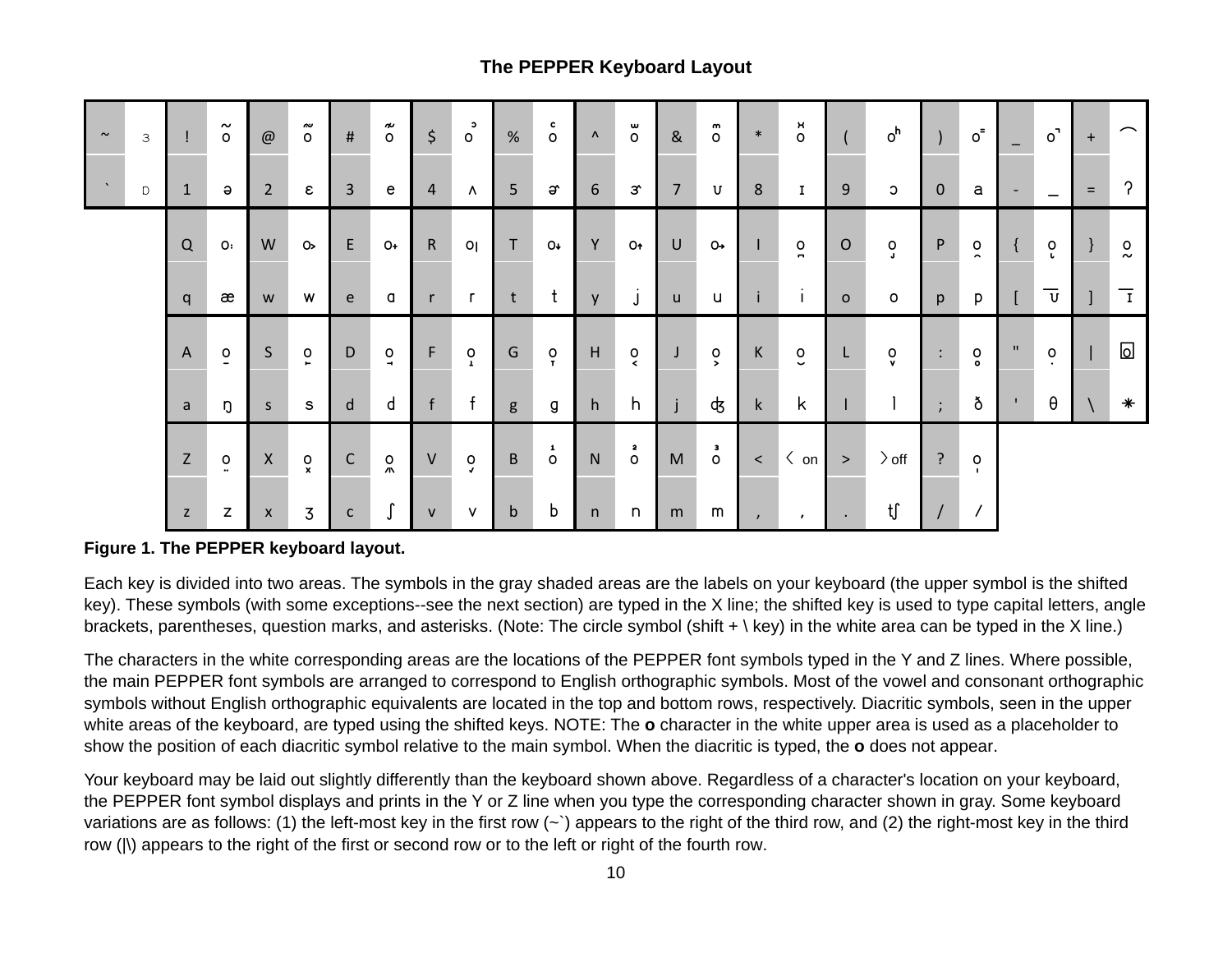# **Helpful Keyboarding Tips**

# X Line Entry

Not all symbols in the gray shaded areas in the PEPPER keyboard layout can be entered in the X line. Symbols that are allowed in the X line include

- All 26 alphabet characters (lower case and shifted upper case)
- Parentheses (used to enclose bound morphemes)
- Square brackets (used to enclose comments)
- Angle brackets (for disregarded words)
- The forward slash '/' (for either/or words)
- The punctuation symbols for comma (,), apostrophe ('), and question mark (?)
- The asterisk (for unintelligible syllables and words)

No other symbols in the gray shaded areas of the PEPPER keyboard can be entered in the X line. **Punctuation marks other than the comma, apostrophe, and question mark cannot be entered in the X line. Numerals cannot be entered in the X line**; they must be spelled and typed out using alphabetic symbols (*four, thirtythree, one hundred,*  etc.). Hyphens cannot be entered in the X line and are therefore omitted when typing normally hyphenated words.

One symbol in the white area of the PEPPER keyboard can be typed in the X line. The symbol for unsure, which is entered either by typing shift  $+ \setminus$  to surround/circle an individual character or by typing F4 to surround/circle a word, can be typed in the X line. To "uncircle" a character or word, type shift  $+ \setminus$  or F4, respectively. The backspace key can also be used to delete the unsure symbol.

## Diphthong Entry

Diphthongs can be entered in the Y and Z lines with either one or two (first main vowel with overbar + second main vowel) keystrokes as follows

| Diphthong | One Keystroke      | Two Keystrokes (white area on keyboard layout) |
|-----------|--------------------|------------------------------------------------|
| αI        | F <sub>2</sub> key | type 'e' key, then '] ' key                    |
| av        | F <sub>3</sub> key | type 'e' key, then ' [' key                    |
| eI        | F7 key             | type '3' key, then '] ' key                    |
| OU        | F <sub>8</sub> key | type 'o' key, then ' [' key                    |
| 1C        | F <sub>9</sub> key | type '9' key, then '] ' key                    |

# Onglides and Offglides

Any phonetic symbol can be entered as an onglide or offglide (also known as an intrusive sound or sound addition) to a main phonetic symbol in the Y and Z lines. If an intrusive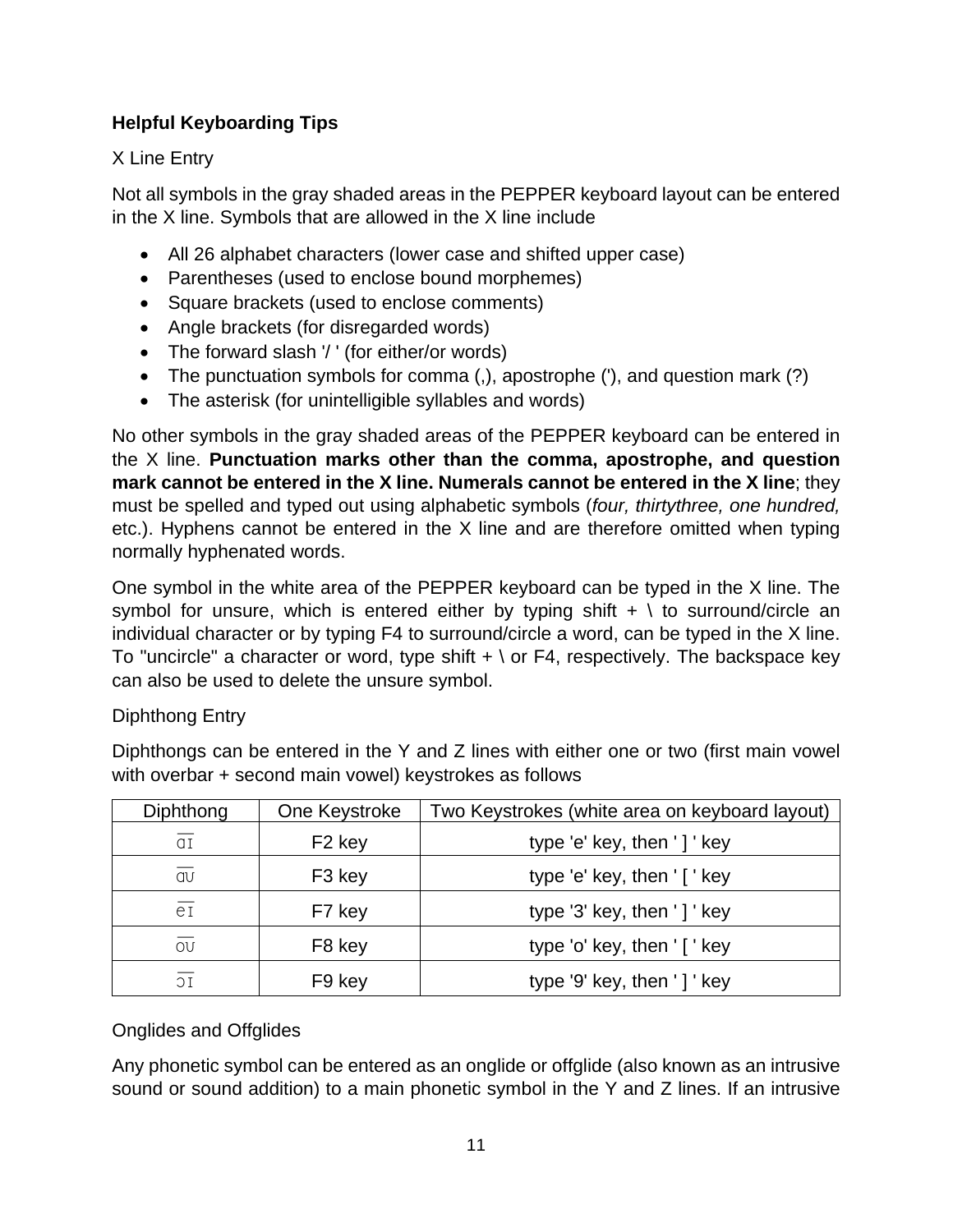(either an onglide or offglide) occurs between two phonemes and you are unsure whether to type it as an offglide to the first phoneme or an onglide to the second phoneme, "attach it to" the phoneme which it most likely modifies (possibly the more difficult sound to articulate) and/or with the phoneme with which it shares the most sound characteristics (taking into account whether the intrusive sound is a vowel or consonant; and its place, manner, and voicing features). To enter an intrusive

- Enter an onglide by typing the '<' (shift ,) key, followed by the intrusive phoneme symbol *before typing the main phoneme symbol*
- Enter an offglide by typing the '>' (shift .) key, followed by the intrusive phoneme symbol *after typing the main phoneme symbol*

Note that diacritic symbols cannot be affixed to onglides and offglides.

# **Description of Keyboard Usage**

The following reference table, also available for viewing in the Help section of PEPPER (see "PEPPER Keyboard Layout" in Contents or Index), augments the information provided above. It includes a description of each character used in PepFile entry. The entries in this reference table are sequenced as follows: (1) the special function keys are described; (2) characters used only in the X line are described; (3) characters used in two or more lines are described; and (4) characters used only in the Z line are described. While going through this table, you may find it useful to locate each character on the keyboard layout on p. 10.

| Character           | Purpose,                                                                                  | Line(s) in | Description/How to Enter                                                                                                                                                                                                                                                |
|---------------------|-------------------------------------------------------------------------------------------|------------|-------------------------------------------------------------------------------------------------------------------------------------------------------------------------------------------------------------------------------------------------------------------------|
|                     | Symbol(s),                                                                                | Which      |                                                                                                                                                                                                                                                                         |
|                     | Description                                                                               | Permitted  |                                                                                                                                                                                                                                                                         |
| <b>Special Keys</b> |                                                                                           |            |                                                                                                                                                                                                                                                                         |
| Backspace           | To delete                                                                                 | X, Y, Z    | The backspace key functions as usual to delete                                                                                                                                                                                                                          |
|                     | characters                                                                                |            | typed characters preceding the cursor.                                                                                                                                                                                                                                  |
| Shift               | To capitalize or<br>enter punctuation<br>symbols or "*" in<br>X; for diacritics in<br>Y/Z | X, Y, Z    | Hold down one of the two SHIFT keys and type<br>another key to produce the corresponding capital<br>letter, asterisk, or punctuation symbol in the X line;<br>and to type the corresponding diacritic in the Y/Z<br>line(s)                                             |
| F4                  | To circle words in<br>X or Z line                                                         | X, Z       | After the last character in a word, press the F4 key<br>to circle the entire word (or to uncircle the word if it<br>is already circled).                                                                                                                                |
| Space               | To insert spaces<br>between words                                                         | X, Y, Z    | PEPPER requires one space between words and<br>ignores any additional spaces between words.                                                                                                                                                                             |
| Delete              | To delete the<br>character after<br>the cursor                                            | X, Y, Z    | Press the Delete key to erase a character following<br>the cursor. Successive presses erase all entries in<br>the reverse order in which they were entered;<br>therefore, where indicated in this table, the correct<br>sequence of character entries must be followed. |
|                     | <b>Orthographic/Phonetic Keys</b>                                                         |            |                                                                                                                                                                                                                                                                         |
| English             | a-z (lower case                                                                           | X only     | In the X line, press one of the alphabet keys to get                                                                                                                                                                                                                    |
| Alphabet            | and upper case                                                                            |            | the corresponding letter. Type SHIFT $+$ the                                                                                                                                                                                                                            |
|                     | capitals)                                                                                 |            | alphabet key for a capital letter. Separate all words                                                                                                                                                                                                                   |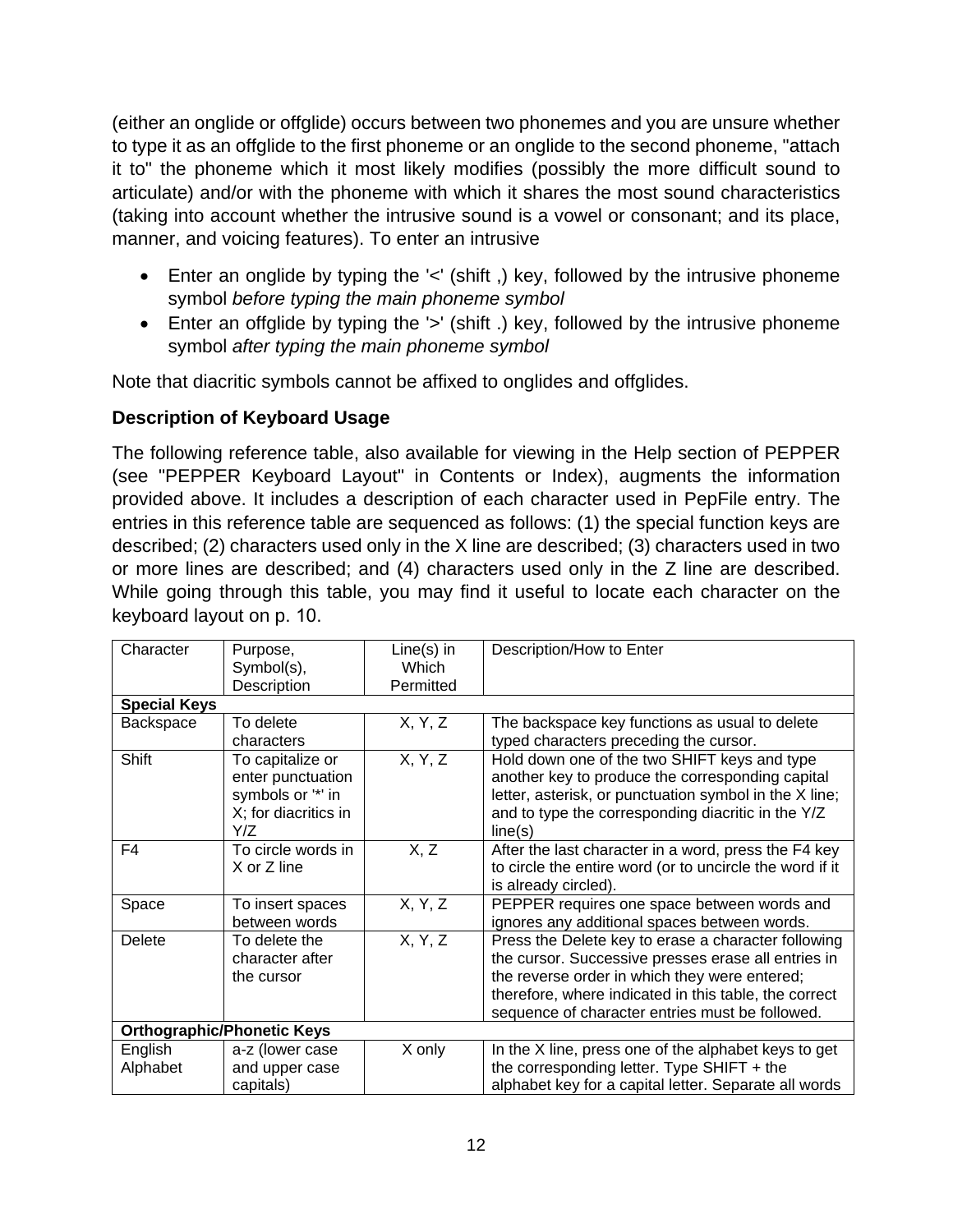|                 |                                 |         | with one space. Press ENTER to move from the X<br>line to the Y line.                                                                                                                                                                                                                                                                                                                                                                                                                                                                                                                                                                 |
|-----------------|---------------------------------|---------|---------------------------------------------------------------------------------------------------------------------------------------------------------------------------------------------------------------------------------------------------------------------------------------------------------------------------------------------------------------------------------------------------------------------------------------------------------------------------------------------------------------------------------------------------------------------------------------------------------------------------------------|
| Punctuation     | $'$ ?                           | X only  | The unshifted comma (,) and apostrophe (') keys<br>are used to enter commas and apostrophes in the<br>X line; the question mark is entered by typing<br>SHIFT + the / key. No other punctuation marks are<br>available for entry in the X line.                                                                                                                                                                                                                                                                                                                                                                                       |
| Parentheses     | ( )                             | X only  | Parentheses, used to enclose bound morphemes,<br>are entered by pressing SHIFT plus the left or right<br>parenthesis key.                                                                                                                                                                                                                                                                                                                                                                                                                                                                                                             |
| Comments        | $\begin{bmatrix} \end{bmatrix}$ | X only  | Unshifted square brackets, used to enclose<br>comments, may be entered anywhere in the X line.<br>Comments, which may be abbreviated, are used<br>for descriptive purposes only and do not affect<br>PEPPER outputs. See PEPPER Help for additional<br>information, including how to get a Comments<br>Summary.                                                                                                                                                                                                                                                                                                                       |
| Disregard       | $\langle$ $>$                   | X only  | The Disregard characters (angle brackets), plus<br>the following 3 characters in this table, belong to a<br>set of "questionable words" symbols that are used<br>to exclude sounds, part words, or words in a<br>PepFile from certain quantitative analyses. See pp.<br>26-29 in PG2 for rules for the use of Disregards.<br>Press SHIFT and the left and right angle brackets<br>to enclose sounds, syllables, and words in the X<br>line that should be disregarded in PEPPER<br>outputs. Observe appropriate spacing and enter<br>corresponding transcription entries (without angle<br>brackets) in the Y and Z lines.            |
| Either/Or       |                                 | X only  | An Either/Or symbol (unshifted forward slash)<br>separates two likely glosses for a word, with the<br>first word being the more likely, given context and<br>known speaker variables (i.e., him/he, want/went).<br>In the Y and Z lines, the corresponding entry is<br>based on the first of the two words. See p. 29 in<br>PG2 for rules for the use of Either/Ors.                                                                                                                                                                                                                                                                  |
| Unsure          |                                 | X, Z    | The Unsure symbol (which represents circling<br>although it appears rectangular in PEPPER) is<br>used to enclose any segment where the gloss (X)<br>line) or transcription (Z line) is in doubt, and is<br>entered by pressing SHIFT + \ after each<br>questionable segment. (The F4 key, as previously<br>described, can be used to circle or uncircle a whole<br>word.)<br>When entering the Unsure symbol in the Z line,<br>follow this typing sequence: (1) enter the main<br>character, (2) enter any associated diacritics, and<br>(3) enter the Unsure (box) symbol. See pp. 29-30<br>in PG2 for rules for the use of Unsures. |
| Unintelligilble | $\star$                         | X, Y, Z | The Unintelligible symbol (i.e., the symbol of last<br>resort) is used for each syllable in the X line that<br>cannot be glossed and for syllables in the Y and Z<br>lines that cannot be transcribed. A multisyllabic                                                                                                                                                                                                                                                                                                                                                                                                                |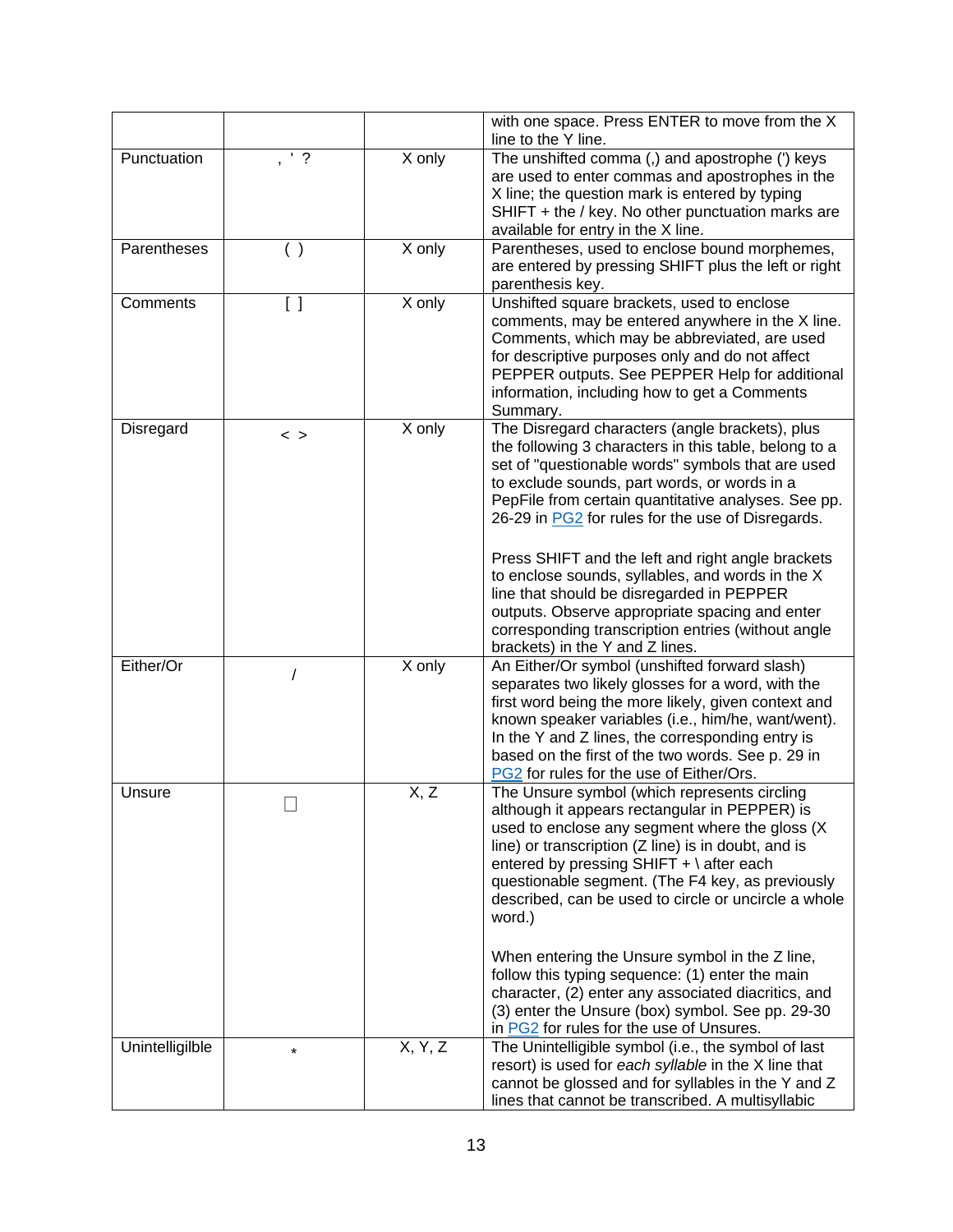|                          |                                               |      | word is represented by adjacent asterisks (e.g. an<br>unintelligible two-syllable word is entered **), with<br>spaces between symbols to indicate different<br>words. See pp.30-32 in PG2 for rules for the use of<br>Unintelligibles.<br>To enter an Unintelligible symbol in the X line, type                                                                                                                                                          |
|--------------------------|-----------------------------------------------|------|----------------------------------------------------------------------------------------------------------------------------------------------------------------------------------------------------------------------------------------------------------------------------------------------------------------------------------------------------------------------------------------------------------------------------------------------------------|
|                          |                                               |      | SHIFT + 8. To enter an Unintelligible symbol in the<br>Y and Z lines, type the unshifted $\backslash$ key.                                                                                                                                                                                                                                                                                                                                               |
| Phonetic<br>Alphabet     | All vowels,<br>diphthongs, and<br>consonants  | Y, Z | In PEPPER, the keyboard switches from the<br>English alphabet to a phonetic alphabet when<br>ENTER is pressed to move from the X line to the Y<br>line and remains in the latter mode for the Z line.<br>The available phonetic characters for vowels and<br>consonants are located in the white areas in the<br>keyboard layout on p. 9. The glottal stop symbol $[?]$<br>can be entered as a main character or<br>onglide/offglide only in the Z line. |
| <b>Diacritics</b>        | All diacritics<br>except those<br>noted below | Y, Z | All diacritic characters except onglides are entered<br>after the main character has been entered by<br>pressing and holding the SHIFT key, followed by<br>the desired diacritic key(s). Onglides are typed<br>before the main character is entered. PEPPER<br>positions all diacritic symbols appropriately relative<br>to the main character and to other diacritics.                                                                                  |
| Juncture<br>Symbols      | ↑                                             | Y, Z | Juncture symbols, used for descriptive purposes<br>only, are typically entered only in the Z line,<br>although they can be entered in the Y line too.<br>PEPPER stores and reproduces them on some<br>analyses outputs, but they are never included in<br>analyses for Y-Z correspondence or for<br>phonetic/phonologic correctness. (See p. 40 in<br>PG2).                                                                                              |
|                          |                                               |      | To enter a juncture symbol, first enter the main<br>character and then the desired juncture symbol.<br>Only one juncture symbol per main character is<br>allowed and should be followed by a space if<br>followed by another word.                                                                                                                                                                                                                       |
| <b>Stress</b><br>Symbols | $1 \qquad 2 \qquad 3$                         | Y, Z | Stress symbols, used to describe syllable or word<br>stress, are typically entered only in the Z line,<br>although they can be entered in the Y line too.<br>PEPPER stores and reproduces them on some<br>analyses outputs, but they are never included in<br>analyses for Y-Z correspondence or for<br>phonetic/phonologic correctness. (See p. 40 in<br><u>PG2</u> ).                                                                                  |
|                          |                                               |      | To enter a stress symbol, first enter the main vowel<br>or syllabic consonant and then the desired stress<br>symbol. Note that only one stress symbol per main<br>character is allowed and that a stress symbol<br>should not be entered on a non-syllabic consonant.                                                                                                                                                                                    |